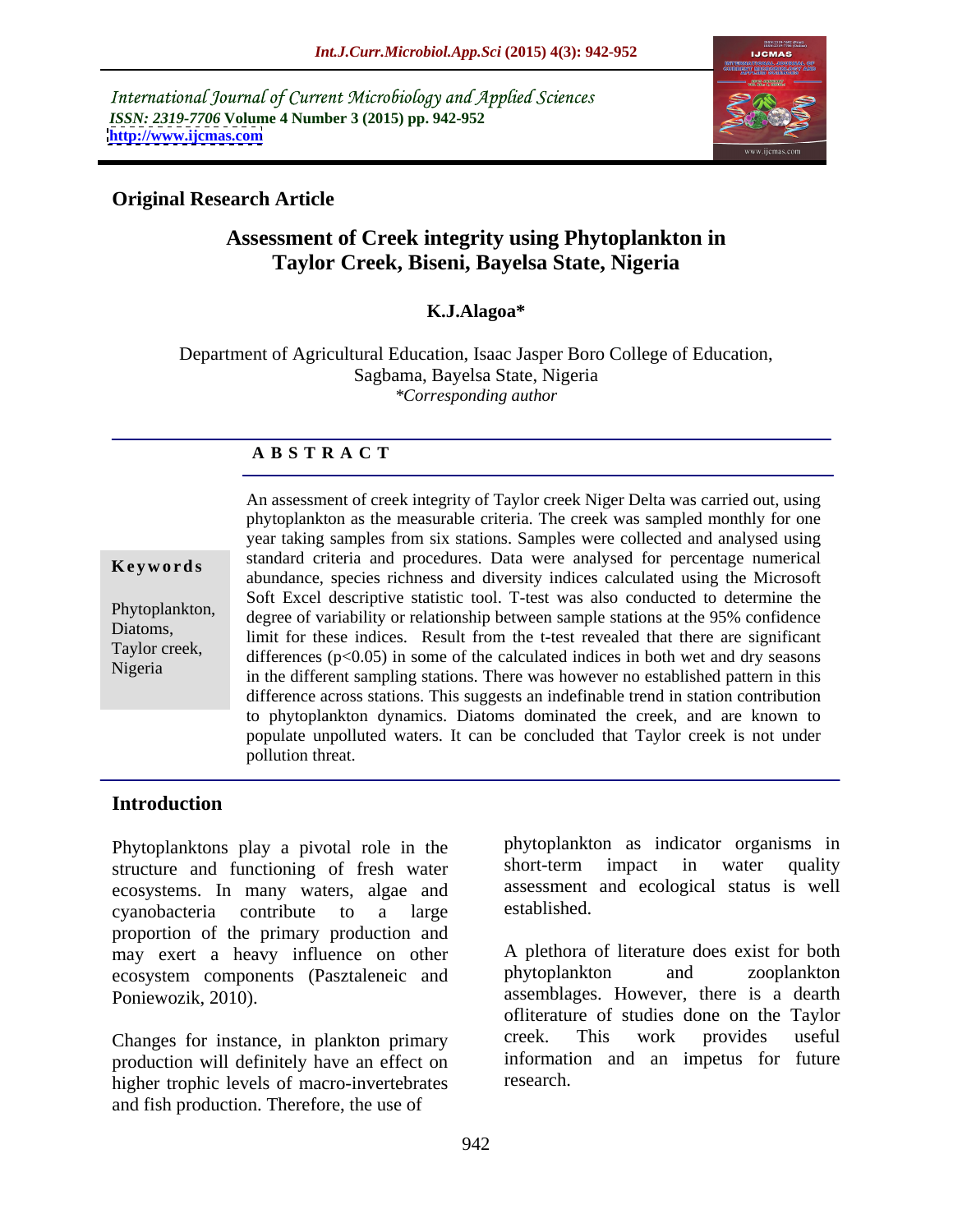Taylor creek is a lotic, non-tidal fresh water environmental unit. It is situated inBiseni clan, although the creek stretches into Gbaran in Yenagoa local government area of Bayelsa State in the Niger Delta. The creek lies between longitude  $006^{\circ}$  17' to  $006^{\circ}$  21'E locations of the sampling sites are at Kalama, Tien and Iturama, all in Biseni clan.

Station 1 is located at longitude  $05^0$  14' 29.4"N and latitude  $006^{\circ}$  32" 06."E. The station has an elevation of 10.5. Station 1 is situated adjacent to a makeshift market facility adjacent to the creek at Kalama, Biseni. **Collection of plankton samples**

Station 2 is located at longitude  $05^014'$ <br>32.4" and latitude  $006^0$  32"  $09.1"$ . The station has an elevation of 0.8. This station is up stream relative to station 1. It has notable features such as floating aquatic weeds and vegetation in the adjacent catchments at Kalama, Biseni.

Station 3 is situated at Tien Biseni at longitude  $0.05^{\circ}$  14' 36.7'' and latitude  $0.06^{\circ}$  $32'$  11.0". This station lies at an elevation of 4.0. This station is characterized by relatively clearer water surface but with plentiful amounts of bathing and laundry

Station 4 is situated almost mid-way between all sampling stations. It is up stream of stations 1, 2 and 3. It is also located at Tien Biseni at longitude  $05^0$  14' 39,8" and latitude  $006^{\circ}$  32' 15.6''. The station has an  $\frac{1}{1}$  ransferred into a sedge-wick rafter counting elevation of 14.9. The activities in station 4 are similar to those in station 3 with lots of bathing and washing activities. There are sparse distributions of aquatic plants in that area.

**Materials and Methods** Station 5 is located upstream of Taylor creek **Description of Study Area** point and has a display of aquatic plants. It at IturamaBiseni. The creek is widest at this is located at longitude  $05^{\circ}$  14' 3.4" and  $0 \t14$ , 2.4; and 14'  $3.4$ " and latitude  $006^0$  32' 19.8''. It has an elevation  $32'$  19.8". It has an elevation of 15.0 and characterized by laundry activities.

17' to  $006^{\circ}$  21'E all sampling points. It is also located at  $0.5^{\circ}$   $0.5^{\circ}$ N. The and latitude  $0.05^{\circ}$  0.1' to  $0.05^{\circ}$  0.5'N. The the sampling points. It is also located at 01' to  $05^{\circ}$  05'N. The Iturama in Biseni clan. It sits on longitude  $\frac{0}{14}$  coloured by aquatic macrophytes and dense  $\frac{0}{22}$ ,  $\frac{0}{06}$ ,  $\frac{0}{16}$  The coloured by aquatic macrophytes and dense  $32'$  06. E. The vegetation. It is nearest of all sampling Station 6 is situated uppermost upstream of  $05^0$  14' 40.4'' and latitude  $006^0$  32' 24.2''  $0, 22, 24, 27$ 32' 24.2'' with an elevation of 9.9. The overlying catchments are relatively uninhabited and points to a portable water processing plant. This station serves as control in this study.

 $\begin{array}{c}\n0_{14} \\
\end{array}$ 14 Phytoplankton samples were collected using  $32.4$ " and latitude  $006^{\circ}$   $32^{\circ}$   $09.1$ ". The glass sample collection bottles. In each  $\frac{1}{1}$   $\frac{1}{1}$   $\frac{1}{1}$   $\frac{1}{1}$   $\frac{1}{1}$   $\frac{1}{1}$  $\frac{1}{1}$  $\frac{1}{1}$  $\frac{1}{1}$  $\frac{1}{1}$  $\frac{1}{1}$  $\frac{1}{1}$  $\frac{1}{1}$  $\frac{1}{1}$  $\frac{1}{1}$  $\frac{1}{1}$  $\frac{1}{1}$  $\frac{1}{1}$  $\frac{1}{1}$  $\frac{1}{1}$  $\frac{1}{1}$  $\frac{1}{1}$  $\frac{1}{1}$  $\frac{1}{1}$ station, the glass bottles were partially immersed in water against the water flow pattern and drifting plankton collected. Each collected sample was fixed immediately with 4% formalin reagent.

#### $\mathbf{u}_0$  and  $\mathbf{u}_1$  is the proportional density set of  $\mathbf{u}_1$ **Phytoplankton analyses**

activities going on there.<br>
fixated samples were analysed for species  $\frac{0}{14}$ , 20.9. ord concentrated sample volumes were obtained.  $14'$  39,8" and  $\overline{A}$  sub sample of 1ml was then taken and  $32'$  15.6". The station has an transferred into a sedge-wick rafter counting Analyses for plankton samples were done at the Institute of Pollution Studies (IPS) Rivers State University of Science and Technology, Port Harcourt. Formaline abundance and Taxa-richness of both phytoplankton. The samples were allowed to stand for 46 hours before 50ml of pipetted concentrated sample volumes were obtained. chamber (slides).

> Identification and enumeration was done using a leitzwetzlar binocular dissecting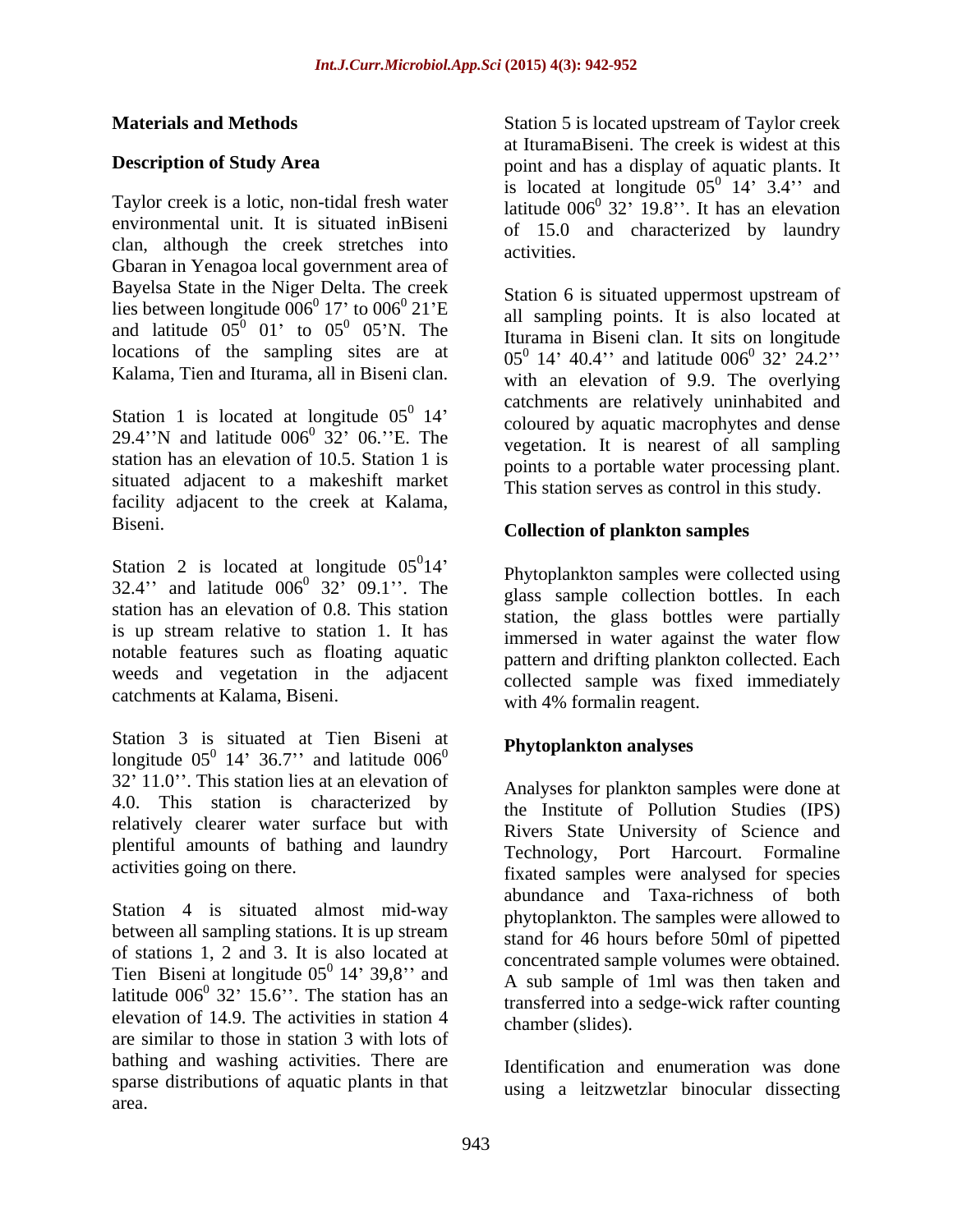microscope at a magnification of between 20-400 for phytoplanktonfor each sample using standard keys. The amounts of  $E=Hs/Log<sub>2</sub>S$ organisms in the 1ml sample were estimated by counting the total amount of grid squares covered by the water sample. Five grid squares were taken at random and the amount of organism in the five squares noted. The total number of grid squares covered by water was then divided by five and the resulting figure multiplied by the Species richness by Margalefs(1967) amount of organisms counted on the five grid squares. That gave the total amount of  $d = (S-1)/Log_2N$ organisms present in the 1ml water sample.

### **Data analysis**

Percentage occurrence, species richness, evenness, dominance and relative numerical  $N =$  total number of individuals in S species. abundance of phytoplankton were calculated using the Excel Descriptive Statistic Tools **Result and Discussion** (EDST).

Diversity of the aquatic fauna was determined using the Shannon – Weaver<br>
The result of the species occurrence

(Phytoplankton) were determined using Shannon – Weiner index, equitability  $(E)$  of species and Margalef's diversity Species richness

 $I =$  Count denoting the i<sup>th</sup> species ranging  $\frac{\text{th}}{\text{m}}$  another ranging species ranging species ranging

 $Pi =$  Proportion that the i<sup>th</sup> species represents

Equitability or Evenness by the formula:

 $E=Hs/Log<sub>2</sub>S$ 

Where: where  $\sim$ 

 $E =$  Equitability index. Hs = Shannon and Weaver index.  $S =$  Number of species in a population.

Species richness by Margalefs(1967) formula:  $d = (S-1)/Log_2N$ 

Where: where  $\sim$ 

 $d =$  species richness index.

 $S =$  number of species in a population.

# **Result and Discussion**

#### **Species occurrence/abundance**

index, equitability (E) of species (Ajao, obtained for the different phytoplankton taxa 1990) and Margalef s diversity as follows: showed variation in station and seasons Diversity of the aquatic fauna Species individuals were prevalent in dry during the study period (Table 1) More season than in the wet season.

### **Species richness**

Shannon-weaver diversity index given by Species richness of phytoplankton in the dry the formula: season revealed that bacillorophyceae had  $Hs = \sum Pi$  In Pi (Shannon – Weaver, 1963) (53.0%), euglenophyceae 14 species Where  $Hs = Shannon - Weaver diversity$  (13.25%), chlorophyceae 9 species (10.84%) index. and lastly pyrrophyceae 5 species (6.02%). the highest species richness of 44 species (53.0%), euglenophyceae 14 species (16.86%), cyanobacteria 11 species

from 1 - n. Species richness in the wet season revealed in terms of number of Individuals with richness. Chlorophyceae 8 species (16.66%), respect to the total number of individuals. euglenophyceae 5 species (10.41%), that bacillorophyceae with 28 species (58.33%) was the highest in species euglenophyceae 5 species (10.41%),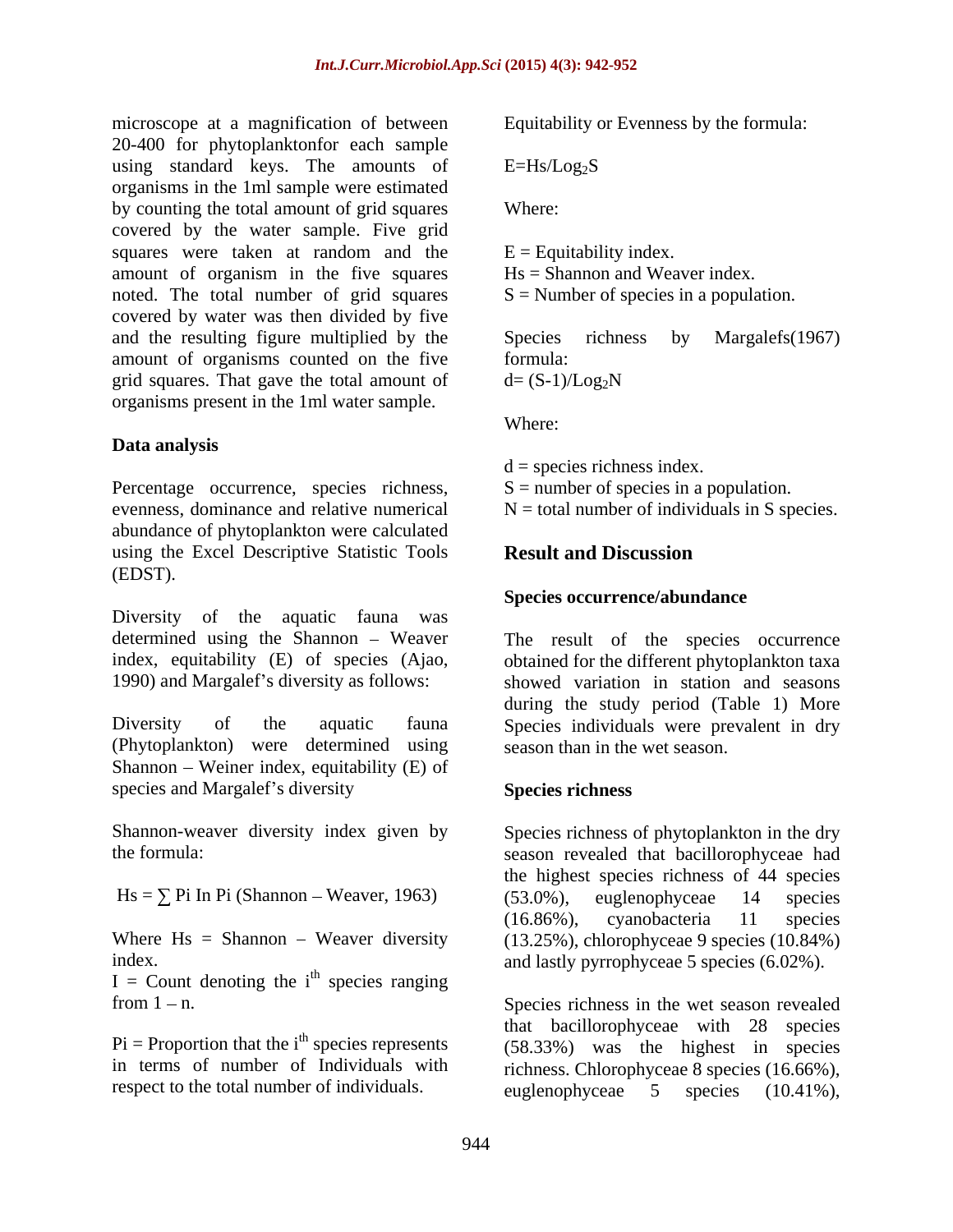pyrrophyceae 4 species  $(8.33\%)$  and lastly Evenness index  $(E')$ cyanobacteria 3 species (6.27%).

On station basis, the total number of individual species observed in the dry season was highest in stations 6 and 3 followed by stations 5, 1, 2 and lastly station 4 from 0.78 – 0.88

In the wet season, total number of individual species observed was highest in station 4 and stations 3, 5, 6, 1, and 2. The evenness index shows that there were

Seasonally, the total number of individual species was greater in the upstream than the downstream stations.

Margalef's index (d) showed variations in stations and seasons during the study period. In the dry season, it ranged from 9.21 In the wet season, the highest value was 11.02, while the wet season values ranged observed in station 5, stations 2, 4, 6 and 1 from  $6.23 - 7.21$ . The lowest value of margalef's index  $(d)$  in the dry season was observed in station 4 and the highest value was observed in station 1. The highest value in the wet season was observed in station 2 The result of the dominance index of while the lowest value was observed in phytoplankton showed no particular trend.

Shannon – weaver index  $(H)$  also show the diversity of phytoplankton in the study stations. In the dry season, Shannon – displayed a consistent trend from stations 1, weaver index showed that the range values

The highest value is found in station 5 then

### **Evenness index (E )**

Data obtained from the evenness index for all sampling stations and across seasons for phytoplankton showed no definite pattern.

In the dry season, evenness index ranged from  $0.78 - 0.88$ .

In the wet season the values for evenness ranged from  $0.80 - 0.87$ .

no significant seasonal differences in values obtained for both wet and dry seasons.

downstream stations. In the dry season, station 4 had the highest value followed by stations 3, 1, 2 and 6. Station 5 had the lowest value.

respectively. Station 3 had the lowest value.

### **Simpson s Dominance Index (c)**.

station 6. In the dry season, dominance index (c) Species diversity **Species** diversity was found in station 5, then stations 2, 3, 6, ranged from  $0.04 - 0.08$ . The highest value 1 and station 4 consecutively.

fell between  $1.43 - 1.59$ . The highest values Dominance index ranged between  $0.05$ were found in stations 4, 1, 3 and 2  $0.08$ . The highest value of  $0.08$  was consecutively. The lowest values were seen observed in station 3.This was followed by in stations 5 and 6 respectively. stations 4, 6, 2, 1 and lastly station 5. In the wet season dominance index displayed a consistent trend from stations 1, 2 and 3 and between stations 5 and 6.

In the wet season, Shannon weaver index The study recorded a high diversity of ranged from 1.32 – 1.45. This high diversity is plankton communities. This high diversity is 2, 4, 1 and 6 while the lowest value was seen exploitable niches. In most ecosystems there in station 3. are always in existence temporary niches inessentially related to the number and longevity of simultaneously co-existing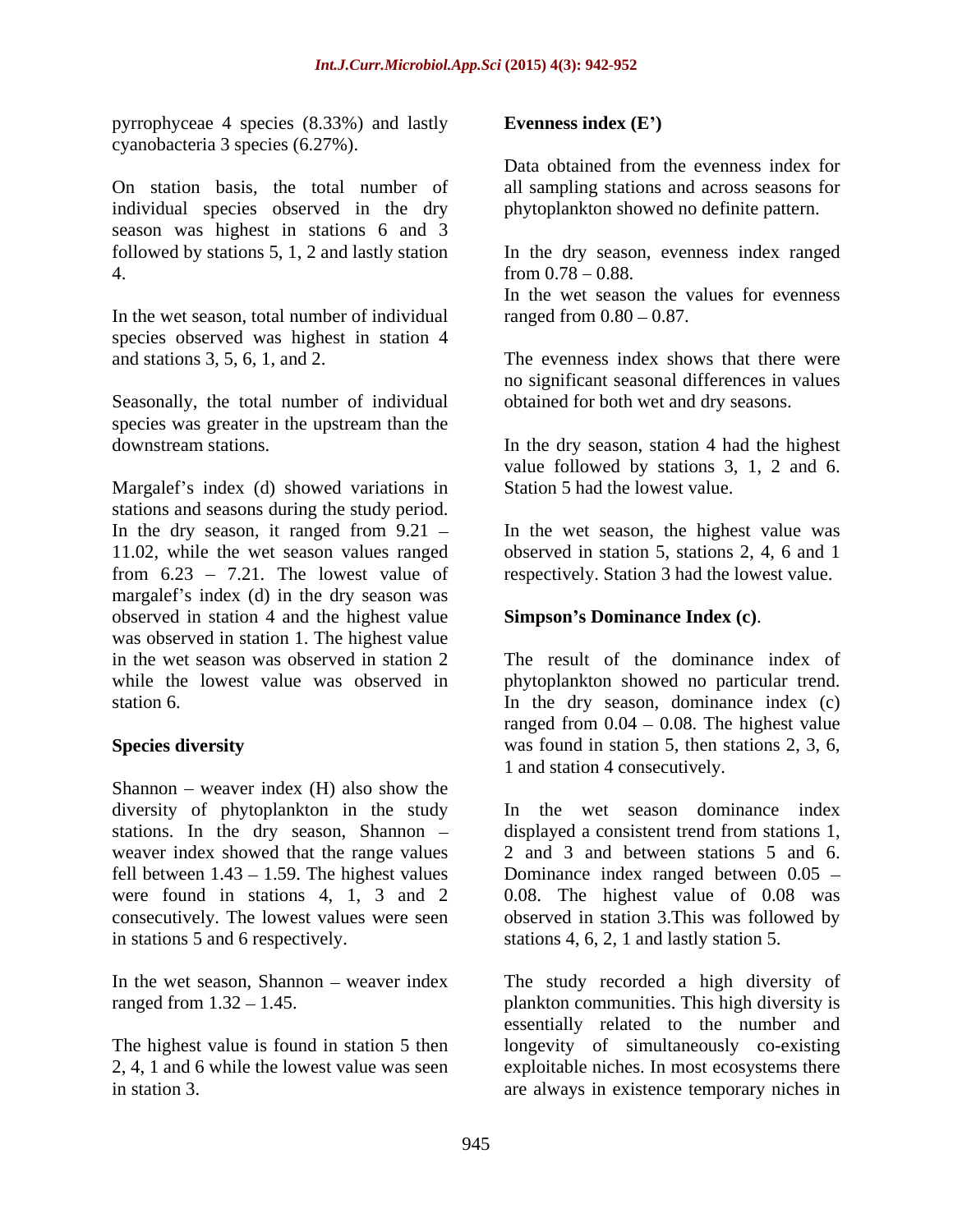which growth conditions differ from that This seasonal trend of higher and lower elsewhere; such niches are frequently densities of phytoplankton during the dry obliterated and reconstructed at random and wet seasons respectively, agrees with

There was a dominance of the 2003).The proliferation of the cyanophyta phytoplankton community by diatoms in the and other plankton species encountered in wet season. This type of dominance of the above studies were controlled by the communities by diatoms has been confirmed in previous studies (Erondu and Chindah, ecosystems results in increased algal blooms 1991; Chindah and Pudo, 1991). The dominance of the phytoplankton community by diatoms in the biotopes studies confirm The distribution of phytoplankton showed the statement that diatoms predominates no specific trends from station to station. A unpolluted natural lotic water bodies in the tropics (Archibald, 1972; John and Lawson, lotic water body with fast currents. 1990). In addition, diatoms and Therefore, confirming the assertion that lotic dinoflagillates are important component that waters are hardly impacted by human form the base of the aquatic food chain activities. Phytoplanktons can undergo

In contrast, the occurrence of such species as pollution. Occurrence is determined by study also considered phytoplankton

the dry season. Talling (1965) suggested that waters. The presence, but not the blue-green algae are not harmed by high preponderance of harmful algae and summer and therefore may be selected because of this adaptation. Another reason<br>may be that there may be low concentration may be that there may be low concentration Based on the foregoing, it may be concluded of nitrogen and phosphorous in water. The that the creek is in good ecological health. ability of cyanophytes to fix nitrogen may The finding from this work provides us with give them a competitive advantage in their a better ecological understanding of aquatic prevalence when nitrogen is very low in water (Fogg et al, 1973).

(Yakub, 2004). the result of other investigators in tropical West Africa (Chindah and Braide, nutrient levels. High nutrient loads in coastal (Boynton *et al*, 1982).

(Davis, 1955). blooms, the causes of which might be The distribution of phytoplankton showed reason for this may be that Taylor creek is a indeterminate at varying frequencies.

*Nitzchiapalea, Gamphonema parvalum, Microcystis aeruginosa* and the euglenoids phytoplankton as indicator organisms to in this study may be an indication of assess ecological health of Taylor creek. The many factors and for any given species may dynamics in relation to season and location be related to temperature, salinity, of sampling. The result indicates that season irradiation and pollution (Mandell, did affect phytoplankton diversity and 1969).Thus some species of phytoplankton abundance, while the location of sampling were either absent or very few across did not show any logical trend (either seasonal boundaries. upstream or downstream). The dominance of There was a greater prevalence of water body with good ecological status, as cyanophyta than chlorophyta for example in diatoms is known to populate unpolluted temperature and intense illumination in cyanophytes suggest that the creek may be The study considered the use of study also considered phytoplankton the creek by diatoms in this study indicates a waters. The presence, but not the preponderance of harmful algae and exposed to periodic stress.

resource management.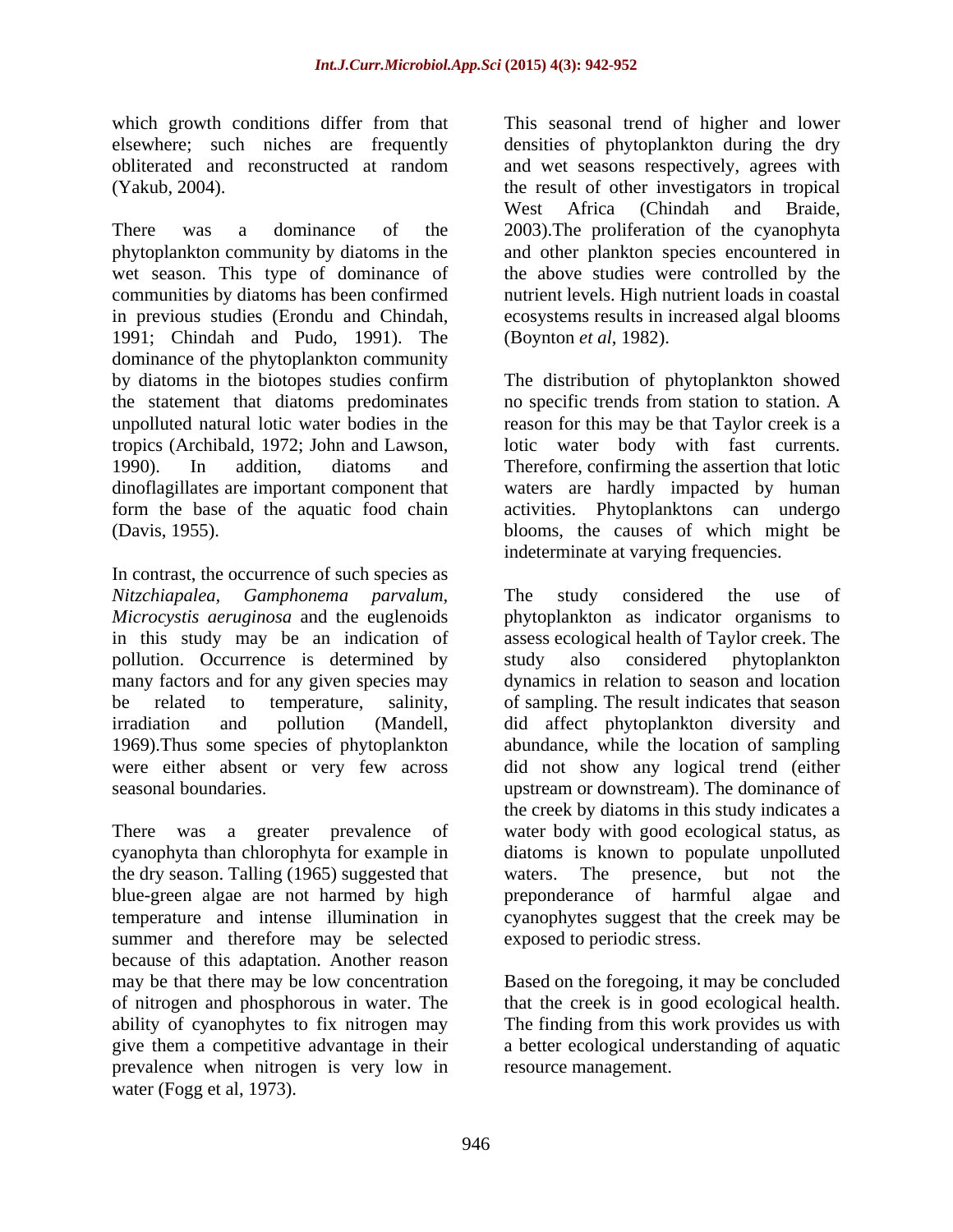|                  |                   |                     |                    | <b>STATIONS</b> |                   |                   |                    |
|------------------|-------------------|---------------------|--------------------|-----------------|-------------------|-------------------|--------------------|
|                  | Iturama           |                     | Tien               |                 | Kalama            |                   |                    |
| Taxa             | ST <sub>1</sub>   | ST <sub>2</sub>     | ST <sub>3</sub>    | ST <sub>4</sub> | ST <sub>5</sub>   | ST <sub>6</sub>   |                    |
| Bacillophyta     | 187               | 290                 | 176                |                 | 153               | 243               | 362                |
| Cynobacteria     | 163               | 30                  | 54                 | 48              |                   | 57                | 38                 |
| Chlorophyta      | 88                | 46                  | 68                 | 27              |                   | 27                | 66                 |
| Euglenophycaea   | 95                | 53                  | 164                |                 | 188               | 217               | 129                |
| Pyrrophycaea     | 153               | 116                 | 290                |                 | 74                | 179               | 181                |
| Total no. of     | 686               | 535                 | 752                |                 | 490               | 723               | 776                |
| individuals      |                   |                     |                    |                 |                   |                   |                    |
| Margalef's index | $11.02^a$         | $9.72^{\mathrm{b}}$ | 9.21               |                 | 10.17             | $9.40^{bc}$       | $9.77^{b}$         |
| (d)              |                   |                     |                    |                 |                   |                   |                    |
| Shannon - weaver | $1.52^{a*}$       | $1.46^{\circ}$      | $1.47^{\text{h}}$  |                 | 1.59 <sup>c</sup> | 1.42 <sup>a</sup> | $1.45^{b}$         |
| index (H)        |                   |                     |                    |                 |                   |                   |                    |
| Evenness (E)     | 0.82 <sup>a</sup> | 0.81 <sup>a</sup>   | 0.82 <sup>a</sup>  |                 | 0.88 <sup>a</sup> | 0.78 <sup>a</sup> | 0.80 <sup>a</sup>  |
| Simpson          | 0.05 <sup>a</sup> | 0.06 <sup>ab</sup>  | 0.06 <sup>ab</sup> |                 | 0.04 <sup>a</sup> | 0.08 <sup>b</sup> | 0.06 <sup>ab</sup> |
| dominance $(C)$  |                   |                     |                    |                 |                   |                   |                    |

**Table.1** Relative abundance and diversity indices of phytoplankton in dry season

\*Indices with the same superscript on the same row are not significantly different

|                    |                   |                   |                   | <b>STATIONS</b>                    |                   |                     |
|--------------------|-------------------|-------------------|-------------------|------------------------------------|-------------------|---------------------|
| Taxa               | Iturama           |                   | Tien              |                                    | Kalama            |                     |
|                    | ST <sub>1</sub>   | ST <sub>2</sub>   | ST <sub>3</sub>   | ST <sub>5</sub><br>ST <sub>4</sub> | ST <sub>6</sub>   |                     |
| Bacillophyta       | 201               | 173               | 265               | 334                                | 308               | 301                 |
| Cynobacteria       | 9                 | 12                | 26                | 31                                 | 35                | 33                  |
| Chlorophyta        | 187               | 129               | 49                | 54                                 | 59                | 46                  |
| Euglenophycaea     | 21                | 19                | 86                | 129                                | 53                | 53                  |
| Pyrrophycaea       | 102               | 179               | 301               | 261                                | 228               | 219                 |
| Total no. of       | 523               | 512               | 729               | 809                                | 682               | 652                 |
| individuals        |                   |                   |                   |                                    |                   |                     |
| Margalef's index   | 6.86 <sup>a</sup> | $7.21^{b}$        | $6.52^{\circ}$    | $6.72^{\rm d}$                     | $6.74^{\rm d}$    | $6.32$ <sup>c</sup> |
| (d)                |                   |                   |                   |                                    |                   |                     |
| Shannon-weaver     | 1.38 <sup>a</sup> | 1.42 <sup>b</sup> | $1.32^{\circ}$    | 1.41                               | 1.45 <sup>d</sup> | 1.36 <sup>a</sup>   |
| index $(H)$        |                   |                   |                   |                                    |                   |                     |
| Evenness index (E) | $0.84^{\circ}$    | 0.85 <sup>a</sup> | 0.80 <sup>b</sup> | $0.85^{\frac{5}{5}}$               | $0.88^{\circ}$    | $0.84^{\text{a}}$   |
| Simpson's          | 0.07 <sup>a</sup> | $0.66^{\rm b}$    | 0.08 <sup>a</sup> | $0.07^{\circ}$                     | 0.05 <sup>a</sup> | 0.07 <sup>a</sup>   |
| dominance index C) |                   |                   |                   |                                    |                   |                     |

**Table.2** Relative abundance and diversity indices of phytoplankton in wet season

\*Indices with the same superscript on the same row are not significantly different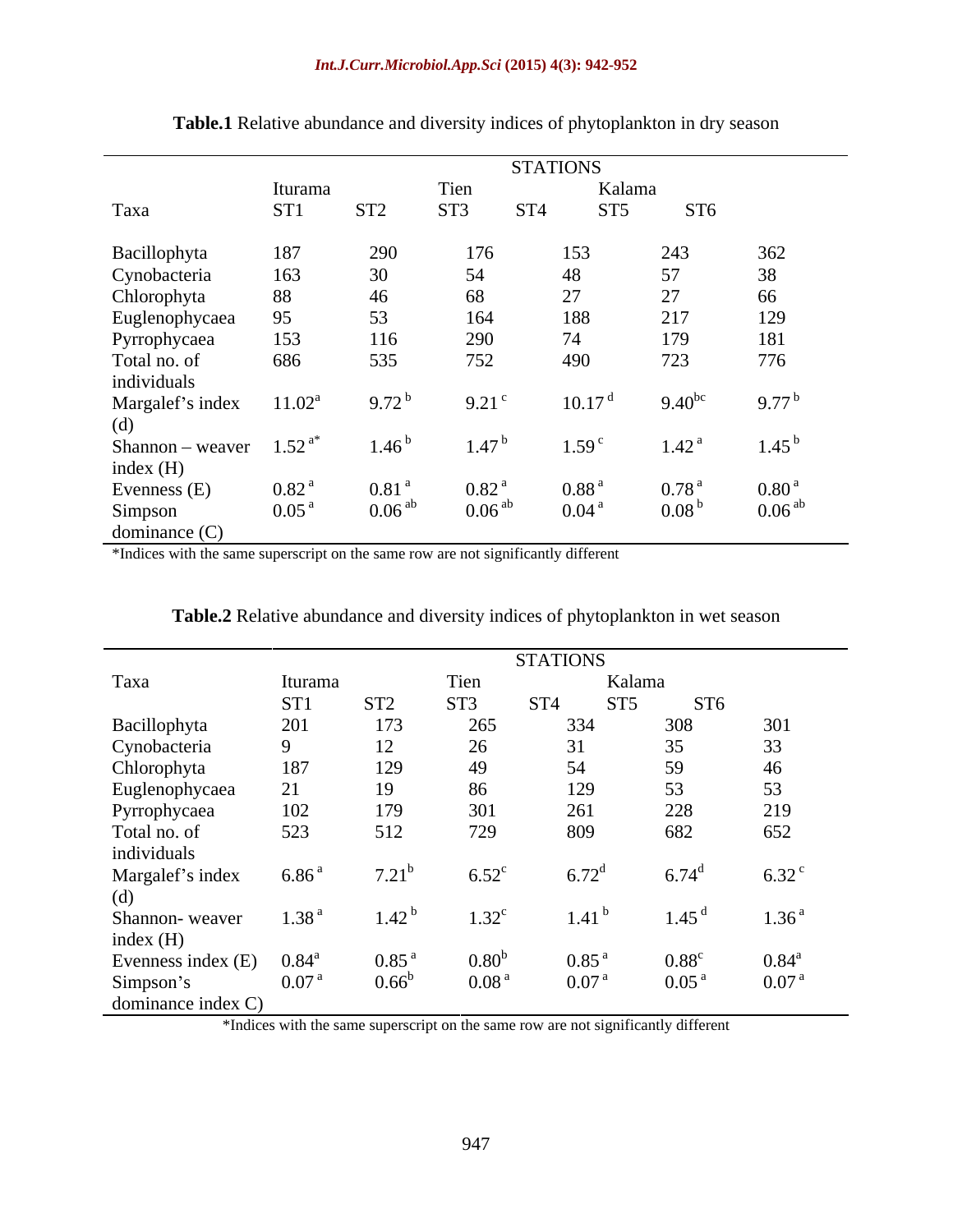|                                                            |                                  | <b>STATIONS</b> |      |  |        |  |       | N <sub>0</sub> |                |                                                    |  |  |
|------------------------------------------------------------|----------------------------------|-----------------|------|--|--------|--|-------|----------------|----------------|----------------------------------------------------|--|--|
|                                                            | Iturama                          |                 | Tien |  | Kalama |  | Total | of %           |                |                                                    |  |  |
| Taxa                                                       |                                  |                 |      |  |        |  |       |                |                | ST1 ST2 ST3 ST4 ST5 ST6 Indiv. Spp Abund. Richness |  |  |
| Baccilirophyta 187 290 176 153 243 362 1141 44 35.61 53.01 |                                  |                 |      |  |        |  |       |                |                |                                                    |  |  |
| Cyanobacteria 163 30 54 48 57 38 390 11 9.84               |                                  |                 |      |  |        |  |       |                |                | 13.25                                              |  |  |
| Chlorophyta 88 46 68 27 27 66 322 9                        |                                  |                 |      |  |        |  |       |                | 8.12           | 10.84                                              |  |  |
| Euglenophycea 95 53 164 188 217 129 846                    |                                  |                 |      |  |        |  |       |                | 14 21.35 16.86 |                                                    |  |  |
| Pyrrophyceae 153 116 290 74 179 181 993                    |                                  |                 |      |  |        |  |       | $\overline{5}$ | 25.06          | 6.02                                               |  |  |
| Total                                                      | 686 535 752 490 723 776 3,962 83 |                 |      |  |        |  |       |                | - 100          | 100                                                |  |  |

**Table.3** Species abundance/richness of phytoplankton in dry season

**Table.4** Species abundance/richness of phytoplankton in wet season

|                | <b>STATIONS</b>         |      |     |        |         |        | INO. |        |          |  |  |  |
|----------------|-------------------------|------|-----|--------|---------|--------|------|--------|----------|--|--|--|
|                | Iturama                 | Tien |     | Kalama |         | Total  | - OT |        |          |  |  |  |
| Taxa           | ST1 ST2 ST3 ST4 ST5 ST6 |      |     |        |         | Indiv. | Spp  | abund. | richness |  |  |  |
| Baccilorophyta | 204 173 265 334         |      |     |        | 308 301 | 1565   | 28   | 40.57  | 58.33    |  |  |  |
| Cyanobacteria  |                         |      |     |        |         |        |      |        | 6.25     |  |  |  |
| Chlorophyceae  | 129<br>189              | 49   | 54  | 59     | -46     | 524    |      | 13.41  | 16.66    |  |  |  |
| Euglenophycea  | 19                      | 86   | ⊘ G | 53     |         | 361    |      | 9.24   | 10.41    |  |  |  |
| Pyrrophyceae   | 102 179                 | 301  | 261 | 228    | 219     | 1290   |      | 33.02  | 8.35     |  |  |  |
| Total          | 523 512 727             |      | 809 | 683    | 652     | 3,906  | 48   | 100    | 100      |  |  |  |

**Table.5** Check List of Phytoplankton in Taylor Creek

|                                       |         | STATIONS |                 |                 |         |  |
|---------------------------------------|---------|----------|-----------------|-----------------|---------|--|
| Taxa:<br>Organisms<br>Bacillariophyta |         |          |                 |                 |         |  |
|                                       | ST1 ST2 |          | ST <sub>3</sub> | ST <sub>4</sub> | ST5 ST6 |  |
|                                       |         |          |                 |                 |         |  |
| Cosinodiscus sp.                      |         |          |                 |                 |         |  |
| Nitzschiasp                           |         |          |                 |                 |         |  |
| N. palea                              |         |          |                 |                 |         |  |
| N. vermicularis                       |         |          |                 |                 |         |  |
| N. sigma                              |         |          |                 |                 |         |  |
| N. longissima                         |         |          |                 |                 |         |  |
| N. dissipata                          |         |          |                 |                 |         |  |
| N. holsalica                          |         |          |                 |                 |         |  |
| N. sigmoides                          |         |          |                 |                 |         |  |
| Stauroneissp                          |         |          |                 |                 |         |  |
| Stauroneisancep                       |         |          |                 |                 |         |  |
| Pinnulariasp                          |         |          |                 |                 |         |  |
| P. appendiculata                      |         |          |                 |                 |         |  |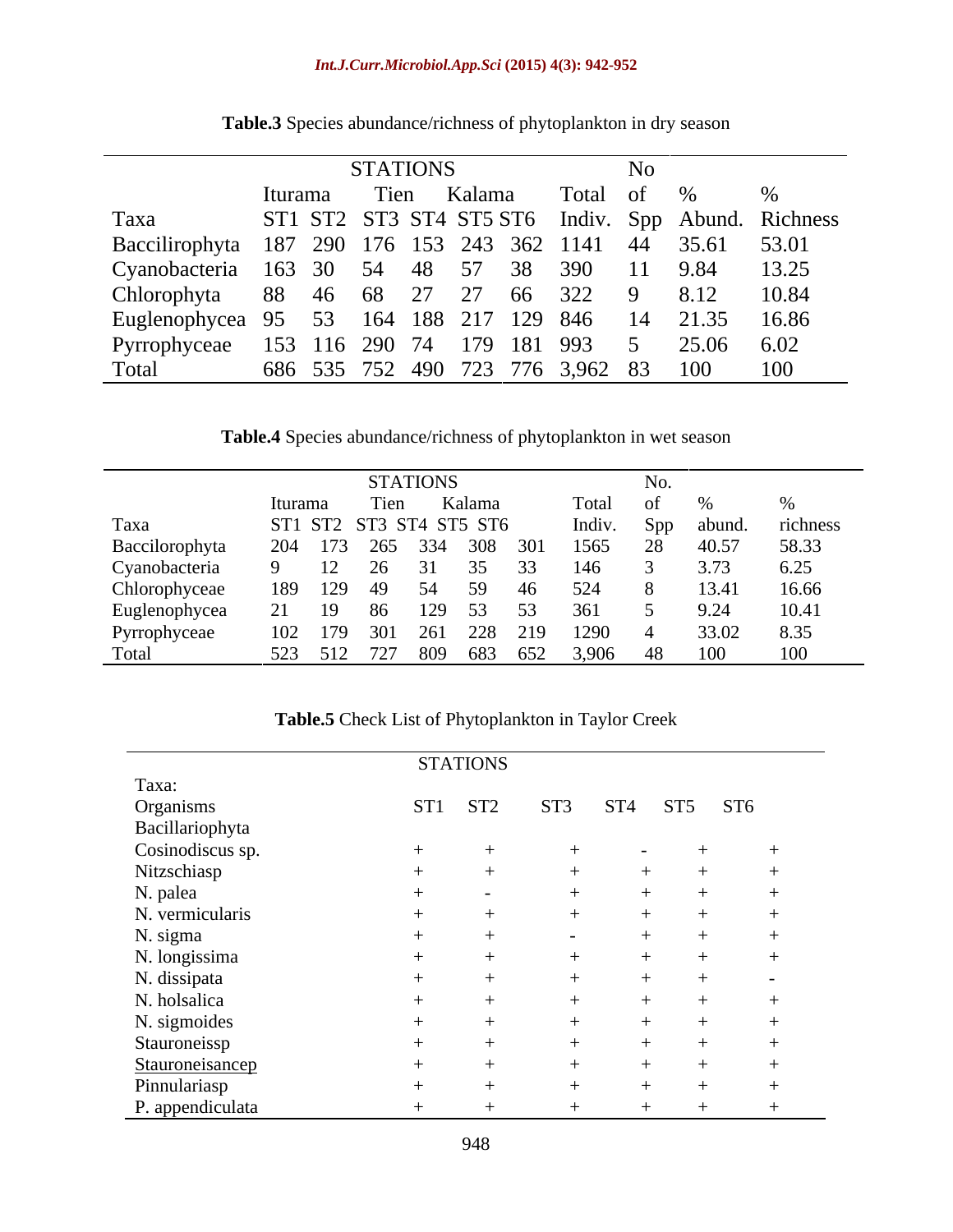#### *Int.J.Curr.Microbiol.App.Sci* **(2015) 4(3): 942-952**

| P. microstauron           |                          |     |     | $^{+}$ |     |         |
|---------------------------|--------------------------|-----|-----|--------|-----|---------|
| P. subcapitata            | $\overline{\phantom{0}}$ |     |     |        |     |         |
| P. maior                  | $\overline{\phantom{0}}$ |     |     |        |     |         |
| P. mesolepta              |                          |     |     |        |     |         |
| Achinantheslanceolata     | $\overline{\phantom{0}}$ |     |     |        |     |         |
| Achinanthesspp            |                          |     |     |        |     |         |
| A. olivercium             |                          |     |     |        |     |         |
| Pinnulariafenestrata      |                          |     |     |        |     |         |
| Gamphonemaolivaceum       |                          |     |     |        |     |         |
|                           |                          |     |     |        |     |         |
| Gomphonitzchiaungeri      |                          |     |     |        |     |         |
| Diatomahiemale            |                          |     |     |        |     |         |
| Diatomaancep              |                          |     |     |        |     |         |
| Diatomaelongatum          |                          |     |     |        |     |         |
| Eunotiaspp                |                          |     |     |        |     |         |
| Diatomellabalfouriana     |                          |     |     |        |     |         |
| Surrirellaovalis          |                          |     |     |        |     |         |
| Asterionellagacillima     |                          |     |     |        |     |         |
| Melosiraspp               |                          |     |     |        |     |         |
| M. italic                 |                          |     |     |        |     |         |
|                           |                          |     |     |        |     |         |
| Synedra ulna              |                          |     |     |        |     |         |
| S. nana                   |                          |     |     |        |     |         |
| Naviculaspp               |                          |     |     |        |     |         |
| N. rhychocephala          |                          |     |     |        |     |         |
| Cymbellacistula           |                          |     |     |        |     |         |
| Eunotialinearis           |                          |     |     |        |     |         |
| Diatomaspp                |                          |     |     |        |     |         |
| Flagillariaspp            |                          |     |     |        |     |         |
| Achinanthestrinodis       |                          |     |     |        |     |         |
| Achinanthesflexalla       |                          |     |     |        |     |         |
| Compylosiracymbelliformis |                          |     |     |        |     |         |
|                           |                          |     |     |        |     |         |
| Plagiotropis Lepidoptera  |                          |     |     |        |     |         |
| Hemiaculushaukii          |                          |     |     |        |     |         |
| Flagillariaconstreun      | $+$ $-$                  | $+$ | $+$ | $+$    | $+$ | $\perp$ |
| Tabellanaspp              |                          |     |     |        |     |         |
| Synedraspp                |                          |     |     |        |     |         |
| Stephanodiscushantzchi    |                          |     |     |        |     |         |
| CYANOBACTERIA:            |                          |     |     |        |     |         |
| Oscillatoriaspp           |                          |     |     |        |     |         |
| O. tenuis                 |                          |     |     |        |     |         |
| O. putrid                 |                          |     |     |        |     |         |
| O. limosa                 |                          |     |     |        |     |         |
| O. lacustris              |                          |     |     |        |     |         |
|                           |                          |     |     |        |     |         |
| O. kutzingianum           |                          |     |     |        |     |         |
| Glocapsaspp               |                          |     |     |        |     |         |
| G. turgid                 |                          |     |     |        |     |         |
| Microsystisspp            |                          |     |     |        |     |         |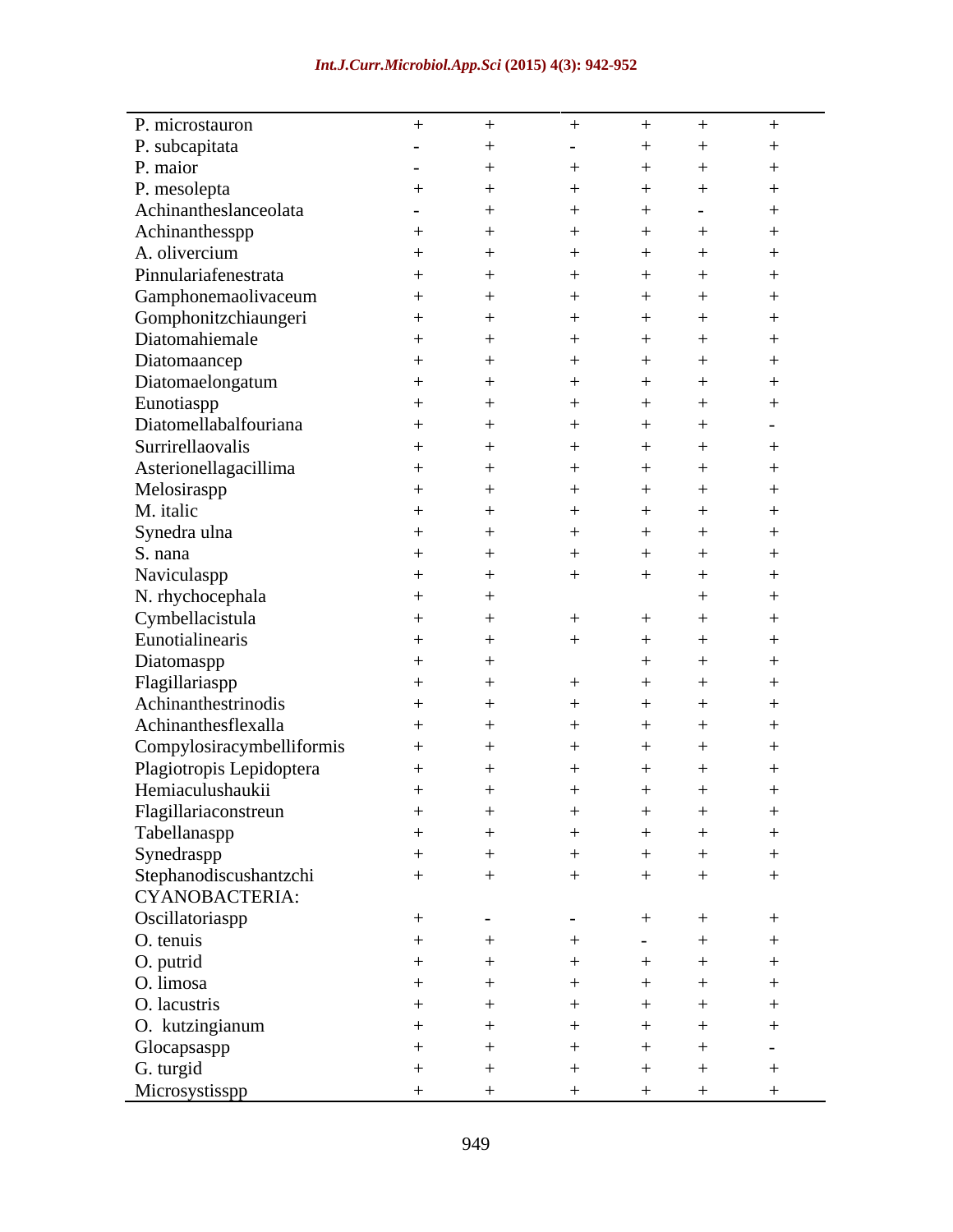| M. aeroginosa                        | $+$    | $+$                      | $+$    | $+$    | $+$    | $+$                      |
|--------------------------------------|--------|--------------------------|--------|--------|--------|--------------------------|
| Phormidiumfoveolaram                 |        |                          |        |        |        |                          |
| Phormidiumtenue                      | $^{+}$ | $\overline{\phantom{0}}$ |        |        |        |                          |
| EUGLENOPHYCEAE                       |        |                          |        |        |        |                          |
| Phacusspp                            | $^{+}$ |                          |        |        |        |                          |
| Phacuscandadus                       |        |                          |        |        |        |                          |
| Phacuscurvicauda                     |        |                          |        |        |        |                          |
| Euglena spp                          |        |                          |        |        |        |                          |
| Euglena caudate                      |        | $\overline{\phantom{0}}$ |        |        |        |                          |
| E. acus                              |        |                          |        |        |        |                          |
| Trachelomonasspp                     |        |                          |        |        |        |                          |
| T. volvocina                         |        |                          |        |        |        |                          |
| T. hispidata                         |        |                          |        |        |        |                          |
| T. similis                           |        |                          |        |        |        |                          |
| T dubia                              |        |                          |        |        |        |                          |
| T. armata                            |        |                          |        |        |        |                          |
| Lepoconchisspp                       |        |                          |        |        |        |                          |
| Lepoconchisteres                     |        |                          |        |        |        |                          |
| L. longistriata                      |        |                          |        |        |        |                          |
| CHLOROPHYCEAE                        |        |                          |        |        |        |                          |
| Spyrogyraspp                         |        |                          |        |        |        |                          |
| S. fluviatilis                       |        |                          |        |        |        | $\overline{\phantom{a}}$ |
| S. porticalis                        |        |                          |        |        |        |                          |
| S. crassa                            |        |                          |        |        |        |                          |
| S. gracillis                         |        |                          |        |        |        |                          |
| S. maxima                            |        |                          |        |        |        |                          |
| Cosmeriummoliniferum                 |        |                          |        |        |        |                          |
| Ulothrixspp                          |        |                          |        |        |        |                          |
| Staurastrumdickier                   |        |                          |        |        |        |                          |
| Tetraediumcirculae                   |        |                          |        |        |        |                          |
| Closterumvenus                       |        |                          |        |        |        |                          |
|                                      |        |                          |        |        |        |                          |
| C. kuctzingii                        | $^{+}$ |                          | $^{+}$ | $^{+}$ | $^{+}$ | $+$                      |
| PYRROPHYCEAE<br>Peridiniumspp        |        |                          |        |        |        | $\rightarrow$            |
| Peridiniumwillei                     |        |                          |        |        |        |                          |
| Peridiniumcinctum                    |        |                          |        |        |        |                          |
|                                      |        |                          |        |        |        |                          |
| Peridiniumbipes<br>Glenodinumcinctum |        |                          |        |        |        |                          |
|                                      |        |                          |        |        |        |                          |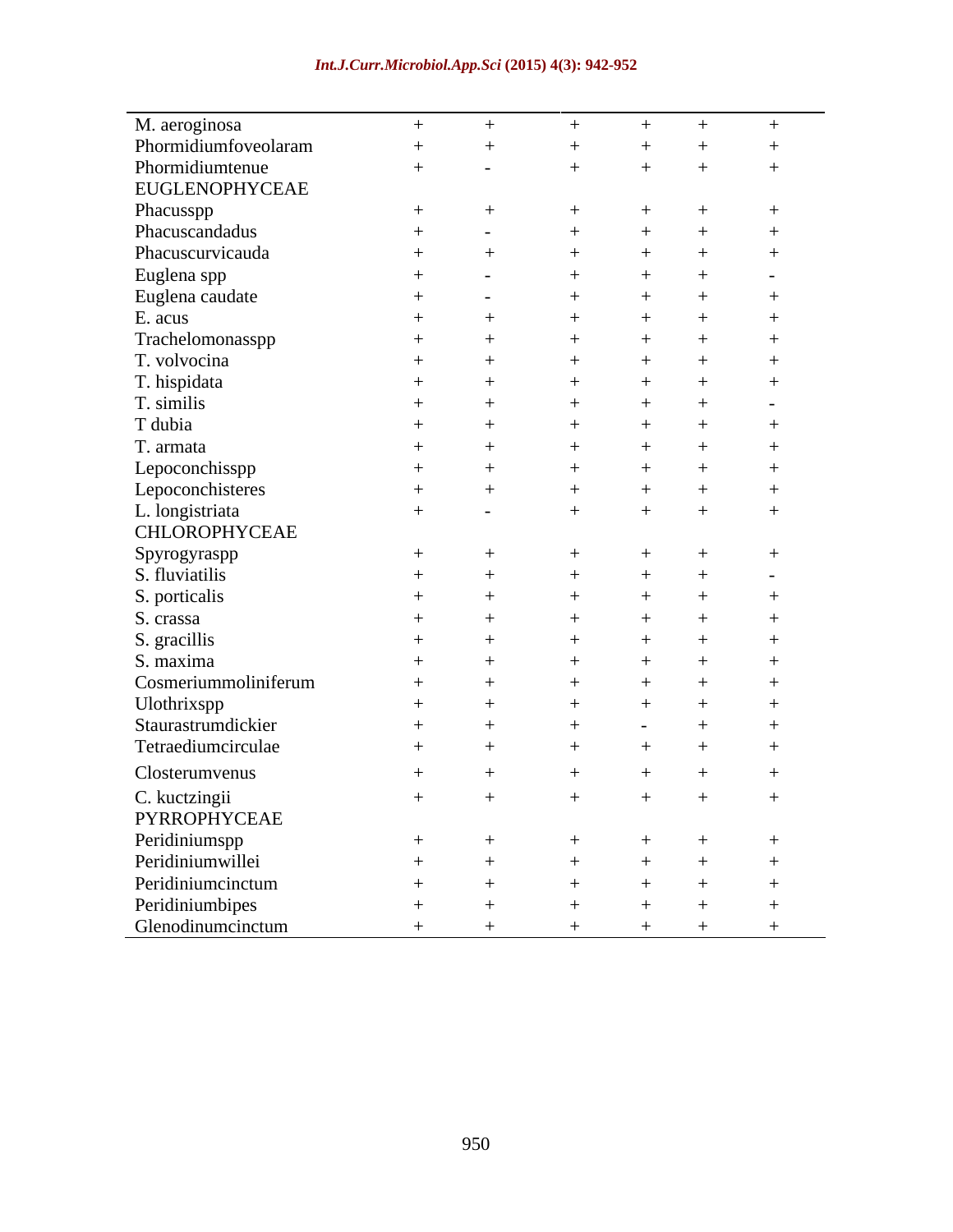

**Figure.1** Map of the Niger Delta Showing study Area